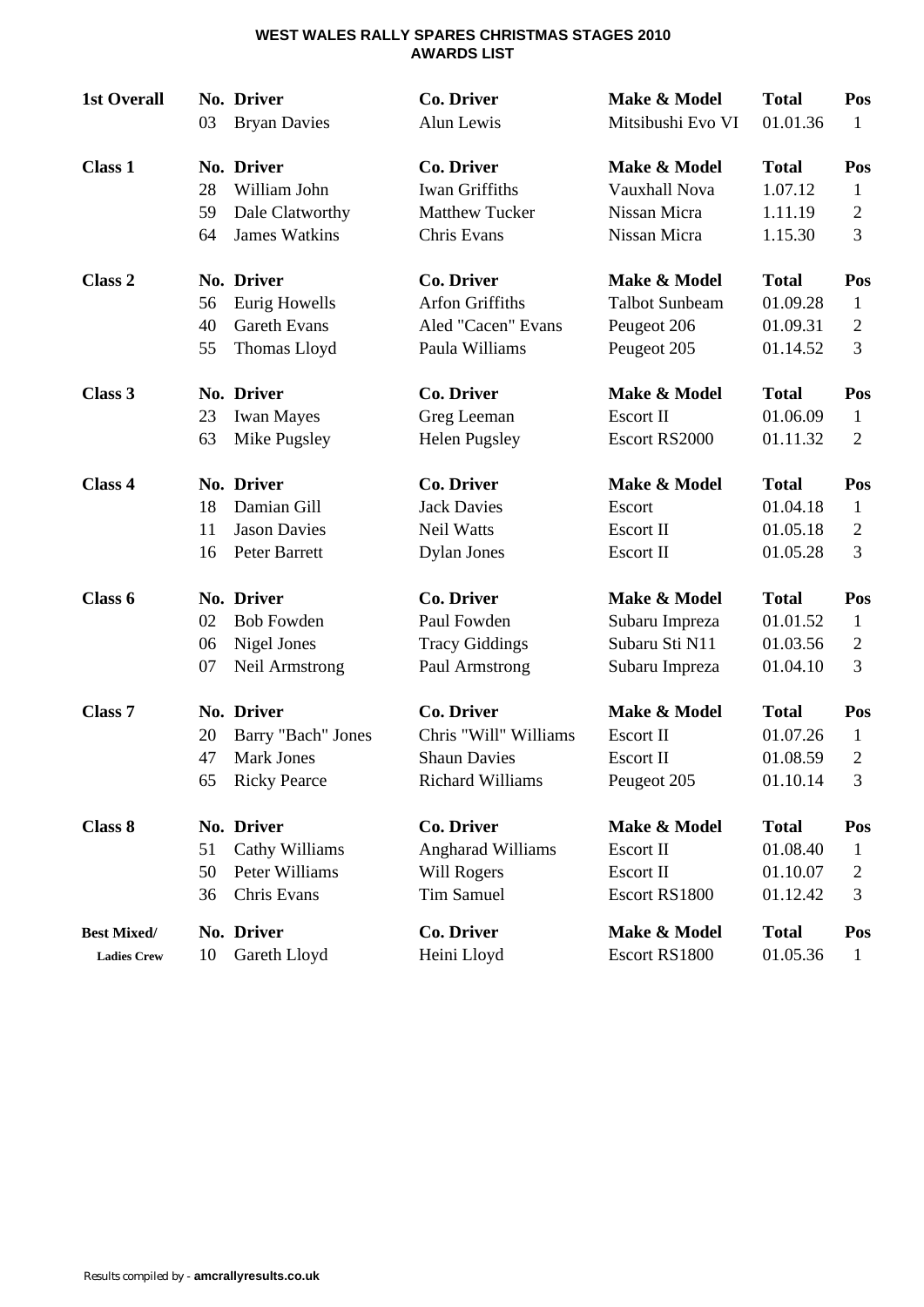### **WEST WALES RALLY SPARES - CHRISTMAS STAGES 2010 Final Results**

|                 |                             |                                       |                        |                          |                      | <b>Position</b> Position |                                  |
|-----------------|-----------------------------|---------------------------------------|------------------------|--------------------------|----------------------|--------------------------|----------------------------------|
| Car No. Driver  |                             | <b>Co. Driver</b>                     | Make & Model           | <b>Class</b>             | <b>Total</b>         | Overall                  | In Class                         |
| 03              | <b>Bryan Davies</b>         | Alun Lewis                            | Mitsibushi Evo VI      | 6                        | 01.01.36             | 1                        |                                  |
| 02              | <b>Bob Fowden</b>           | Paul Fowden                           | Subaru Impreza         | 6                        | 01.01.52             | $\overline{2}$           | $\mathbf{1}$                     |
| 06              | Nigel Jones                 | <b>Tracy Giddings</b>                 | Subaru Sti N11         | 6                        | 01.03.56             | 3                        | $\sqrt{2}$                       |
| 07              | Neil Armstrong              | Paul Armstrong                        | Subaru Impreza         | 6                        | 01.04.10             | $\overline{4}$           | $\overline{3}$                   |
| 18              | Damian Gill                 | <b>Jack Davies</b>                    | Escort                 | 4                        | 01.04.18             | 5                        | $\mathbf{1}$                     |
| 09              | Alan Williams               | Jordan Jones                          | Sierra Cosworth 4x4    | 6                        | 01.04.36             | 6                        | $\overline{4}$                   |
| 11              | <b>Jason Davies</b>         | Neil Watts                            | Escort II<br>Escort II | 4                        | 01.05.18             | $\tau$<br>$\overline{8}$ | $\overline{2}$<br>$\overline{3}$ |
| 16<br>10        | Peter Barrett               | <b>Dylan Jones</b>                    | Escort RS1800          | 4                        | 01.05.28             | $\overline{9}$           | $\overline{4}$                   |
| 14              | Gareth Lloyd                | Heini Lloyd<br><b>Sherryn Roberts</b> |                        | 4                        | 01.05.36             | 10                       | 5                                |
|                 | Philip Turner<br>Iwan Mayes |                                       | Subaru Impreza         | 6                        | 01.05.52             |                          |                                  |
| 23<br>27        | <b>Arwel Lloyd Jones</b>    | Greg Leeman<br><b>Trystan Lloyd</b>   | Escort II<br>Escort    | 3<br>$\overline{4}$      | 01.06.09<br>01.06.27 | 11<br>12                 | $\,1\,$<br>$\overline{5}$        |
| 08              | Alan Bowen                  | Rob Leeman                            | Subaru Impreza         | 6                        | 01.06.36             | 13                       | 6                                |
| 28              | William John                | <b>Iwan Griffiths</b>                 | Vauxhall Nova          | $\mathbf{1}$             | 01.07.12             | 14                       | $\mathbf{1}$                     |
| 26              | <b>Aled Charles</b>         | <b>Emyr Hall</b>                      | Escort                 | 4                        | 01.07.15             | 15                       | 6                                |
| 20              | Barry "Bach" Jones          | Chris "Will" Williams                 | Escort II              | $\overline{7}$           | 01.07.26             | $\overline{16}$          | $\mathbf{1}$                     |
| $\overline{33}$ | <b>Mark James</b>           | <b>Mark Powell</b>                    | Ford Puma              | 4                        | 01.08.20             | $\overline{17}$          | $\tau$                           |
| $\overline{51}$ | Cathy Williams              | <b>Angharad Williams</b>              | <b>Escort II</b>       | 8                        | 01.08.40             | $\overline{18}$          | $\mathbf{1}$                     |
| $\overline{39}$ | Mike Jones                  | Robin "Relic" Moses                   | Subaru Impreza RA      | 6                        | 01.08.54             | $\overline{19}$          | $\overline{7}$                   |
| 47              | Mark Jones                  | <b>Shaun Davies</b>                   | <b>Escort II</b>       | $\overline{7}$           | 01.08.59             | $\overline{20}$          | $\overline{2}$                   |
| $\overline{56}$ | Eurig Howells               | <b>Arfon Griffiths</b>                | <b>Talbot Sunbeam</b>  | $\overline{2}$           | 01.09.28             | $\overline{21}$          | $\mathbf{1}$                     |
| 40              | Gareth Evans                | Aled "Cacen" Evans                    | Peugeot 206            | $\overline{2}$           | 01.09.31             | 22                       | $\sqrt{2}$                       |
| 42              | Gareth "Kipsy" Reed         | Marc "DD" Clatworthy                  | Escort I               | 4                        | 01.09.43             | $\overline{23}$          | $\overline{8}$                   |
| 50              | Peter Williams              | Will Rogers                           | Escort II              | 8                        | 01.10.07             | 24                       | $\overline{2}$                   |
| 65              | <b>Ricky Pearce</b>         | Richard Williams                      | Peugeot 205            | $\overline{7}$           | 01.10.14             | $\overline{25}$          | $\overline{3}$                   |
| 59              | Dale Clatworthy             | <b>Matthew Tucker</b>                 | Nissan Micra           | $\mathbf{1}$             | 01.11.19             | 26                       | $\overline{c}$                   |
| 63              | Mike Pugsley                | <b>Helen Pugsley</b>                  | Escort RS2000          | 3                        | 01.11.32             | 27                       | $\sqrt{2}$                       |
| 69              | <b>Griff Powell</b>         | Ceri Jones                            | VW Golf                | 4                        | 01.11.45             | $28\,$                   | $\overline{9}$                   |
| 58              | Steve Hopkins               | Rebecca Evans                         | Vauxhall Nova          | $\boldsymbol{7}$         | 01.11.58             | 29                       | $\overline{4}$                   |
| 36              | Chris Evans                 | Tim Samuel                            | Escort RS1800          | 8                        | 01.12.42             | 30                       | 3                                |
| 71              | Lee James                   | <b>John Hawkins</b>                   | <b>Opel Kadette</b>    | $\overline{7}$           | 01.12.43             | 31                       | 5                                |
| 66              | Neil Griffiths              | <b>William Butler-Jenkins</b>         | Peugeot 205            | 7                        | 01.14.31             | 32                       | 6                                |
| 55              | Thomas Lloyd                | Paula Williams                        | Peugeot 205            | $\overline{2}$           | 01.14.52             | 33                       | $\mathfrak{Z}$                   |
| 64              | <b>James Watkins</b>        | Chris Evans                           | Nissan Micra           | $\mathbf{1}$             | 01.15.30             | 34                       | 3                                |
| 70              | Seyyan John                 | <b>Barry John</b>                     | Subaru Impreza Sport   | 6                        | 01.17.41             | 35                       | 8                                |
| 67              | <b>Hywel Greves</b>         | <b>James Wicks</b>                    | Vauxhall Chevette      | $\overline{7}$           | 01.32.43             | 36                       | $\overline{7}$                   |
| 01              |                             |                                       |                        | $\boldsymbol{0}$         | <b>Non Starter</b>   |                          |                                  |
| 13              |                             |                                       |                        | $\boldsymbol{0}$         | Non Starter          |                          |                                  |
| 21              |                             |                                       |                        | $\boldsymbol{0}$         | <b>Non Starter</b>   |                          |                                  |
| 25              |                             |                                       |                        | $\boldsymbol{0}$         | <b>Non Starter</b>   |                          |                                  |
| 37              | Wynne Watkins               | <b>Simon Anthony</b>                  | Subaru Impreza         | 6                        | <b>Non Starter</b>   |                          |                                  |
| 41              |                             |                                       |                        | $\boldsymbol{0}$         | <b>Non Starter</b>   |                          |                                  |
| 44              |                             |                                       |                        | $\boldsymbol{0}$         | <b>Non Starter</b>   |                          |                                  |
| 45              |                             |                                       |                        | $\boldsymbol{0}$         | <b>Non Starter</b>   |                          |                                  |
| 48              |                             |                                       |                        | $\boldsymbol{0}$         | <b>Non Starter</b>   |                          |                                  |
| 49              |                             |                                       |                        | $\boldsymbol{0}$         | <b>Non Starter</b>   |                          |                                  |
| $\overline{53}$ |                             |                                       |                        | $\boldsymbol{0}$         | <b>Non Starter</b>   |                          |                                  |
| 68              |                             |                                       |                        | $\boldsymbol{0}$         | <b>Non Starter</b>   |                          |                                  |
| 04              | Gwyndaf Jenkins             | Llinos Jones-Edwards                  | Darrian T90            | 4                        | Retired              |                          |                                  |
| 05              | Sean Crowley                | Marc Mayes                            | Vauxhall Nova          | $\overline{c}$           | Retired              |                          |                                  |
| 12              | Edd Lloyd                   | <b>Clive Meredith</b>                 | Subaru Impreza Sti     | 6                        | Retired              |                          |                                  |
| 15              | <b>Eric Roberts</b>         | Merfyn Williams                       | Escort                 | 4                        | Retired              |                          |                                  |
| $\overline{17}$ | Lyn Morgan                  | Karen Morgan                          | Peugeot 205            | 4                        | Retired              |                          |                                  |
| 19              | Peter Hancock               | Neil Griffiths                        | Subaru Impreza         | 6                        | Retired              |                          |                                  |
| 22              | <b>Mathew Dance</b>         | <b>Jason Davies</b>                   | Vauxhall Nova          | $\overline{c}$           | Retired              |                          |                                  |
| 24              | <b>Colin Davies</b>         | <b>Katie Davies</b>                   | Escort II              | $\overline{c}$           | Retired              |                          |                                  |
| 29              | Michael Kimber              | Carl Davies                           | Peugeot 205 Gti        | $\overline{\mathcal{L}}$ | Retired              |                          |                                  |
| 30              | <b>Kevin Davies</b>         | <b>Russell Williams</b>               | Peugeot 205 RWD        | 4                        | Retired              |                          |                                  |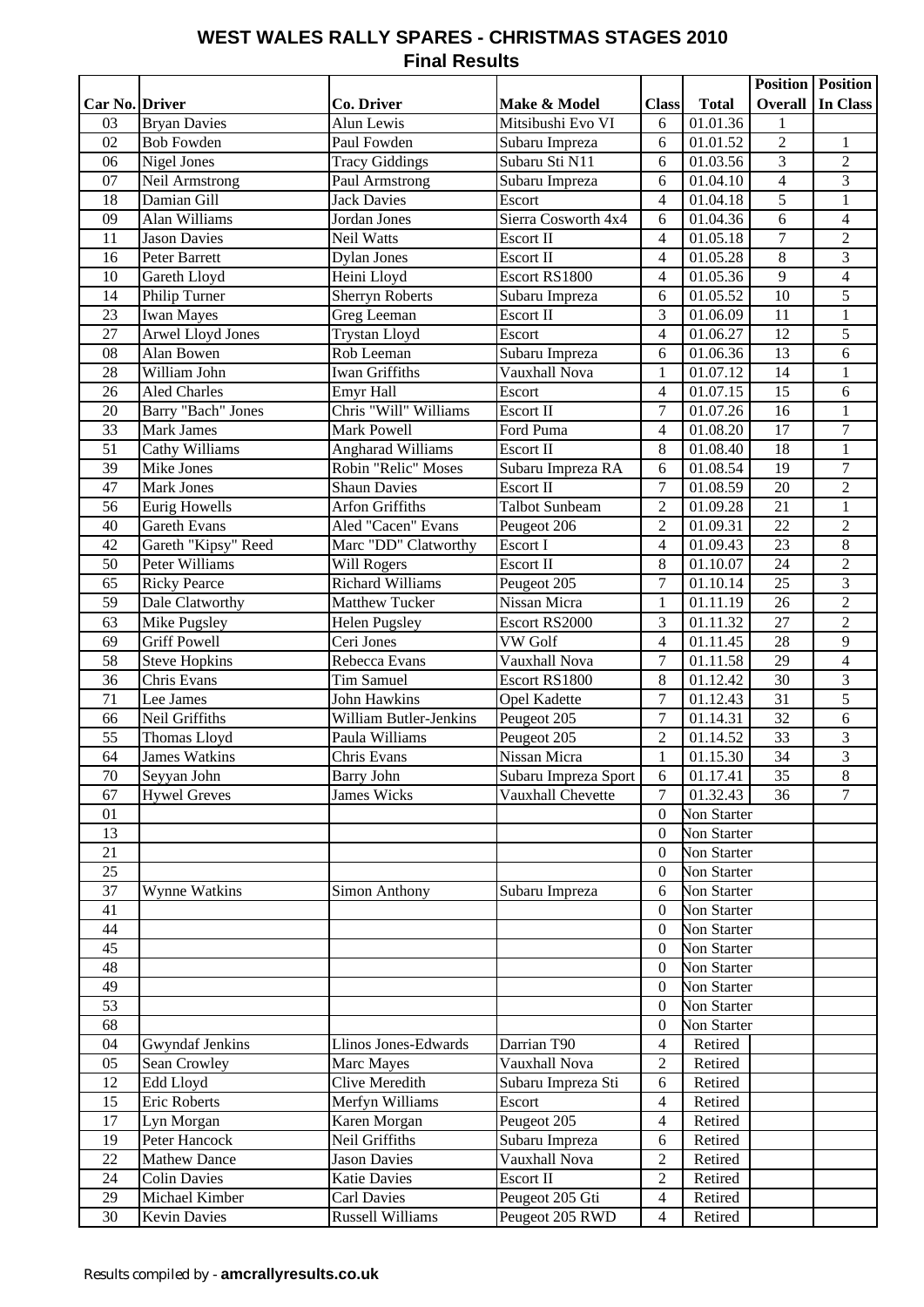## **WEST WALES RALLY SPARES - CHRISTMAS STAGES 2010 Final Results**

|                |                         |                        |                     |                |              | <b>Position</b> | <b>Position</b> |
|----------------|-------------------------|------------------------|---------------------|----------------|--------------|-----------------|-----------------|
| Car No. Driver |                         | Co. Driver             | Make & Model        | <b>Class</b>   | <b>Total</b> | <b>Overall</b>  | In Class        |
| 31             | Alan James              | Louise James           | Peugeot 205 Gti     |                | Retired      |                 |                 |
| 32             | <b>Brian Jones</b>      | Kate Elias             | <b>Escort II</b>    |                | Retired      |                 |                 |
| 34             | Richard "Milo" James    | Jamie Vaughan          | <b>MG ZR 160</b>    | 7              | Retired      |                 |                 |
| 35             | <b>Granville Cottle</b> | Neil Cook              | Vauxhall Astra Gsi  | 4              | Retired      |                 |                 |
| 38             | <b>Steven Hicks</b>     | Marc Lewis             | Vauxhall Astra      | 7              | Retired      |                 |                 |
| 43             | Andrew Bowen            | Paul Jenkins           | Peugeot 205         | 2              | Retired      |                 |                 |
| 46             | Darren Draper           | <b>Steve Roderick</b>  | Escort              | $\mathfrak{D}$ | Retired      |                 |                 |
| 52             | <b>Jason Thomas</b>     | Owen Rose              | Vauxhall Nova       | 7              | Retired      |                 |                 |
| 54             | David Ward              | Paul Griffiths         | Toyota Celica GT4   | 6              | Retired      |                 |                 |
| 57             | Ernie Beamish           | <b>Matthew Beamish</b> | <b>Escort Sport</b> |                | Retired      |                 |                 |
| 60             | <b>Cerith Davies</b>    | Matthew Wood-Griffiths | <b>Escort II</b>    | 7              | Retired      |                 |                 |
| 61             | <b>Mark Hatton</b>      | Allan Hatton           | <b>Renault Clio</b> | 4              | Retired      |                 |                 |
| 62             | Len Giles               | Lee Deverell           | Peugeot 205         |                | Retired      |                 |                 |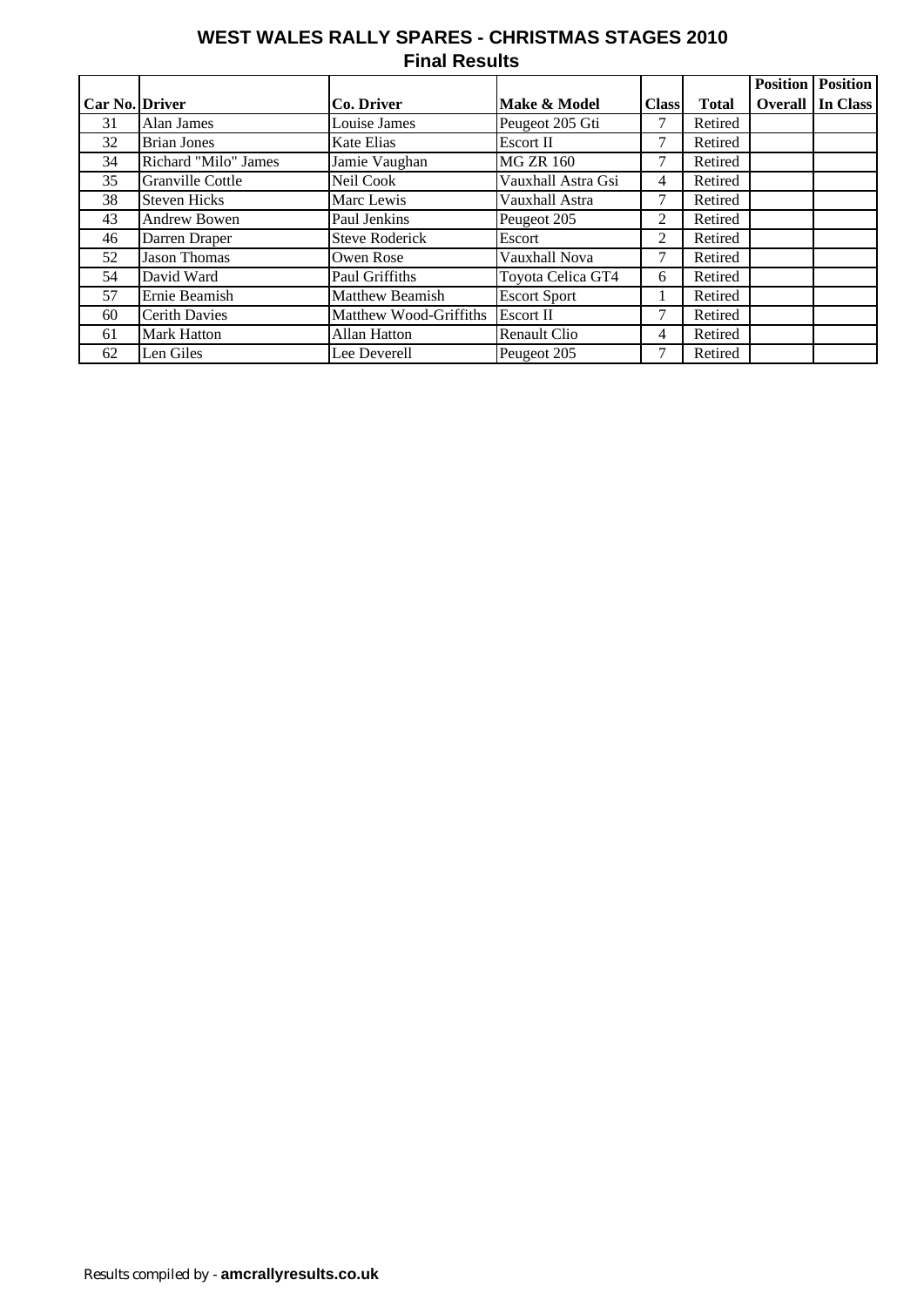#### **WEST WALES RALLY SPARES - CHRISTMAS STAGES 2010 Results in Car Number Order**

|                 |                         |                         |                     |                |         |         |                   |       |         |                    | <b>Position</b> Position |                         |
|-----------------|-------------------------|-------------------------|---------------------|----------------|---------|---------|-------------------|-------|---------|--------------------|--------------------------|-------------------------|
| Car No. Driver  |                         | Co. Driver              | Make & Model        | <b>Class</b>   | Stage 1 | Stage 2 | Stage 3   Stage 4 |       | Stage 5 | <b>Total</b>       |                          | <b>Overall In Class</b> |
| 01              | $\Omega$                | $\Omega$                | $\Omega$            | $\mathbf{0}$   | 00.00   | 00.00   | 00.00             | 00.00 | 00.00   | <b>Non Starter</b> |                          |                         |
| $\overline{02}$ | <b>Bob Fowden</b>       | Paul Fowden             | Subaru Impreza      | 6              | 09.45   | 14.01   | 14.11             | 12.02 | 11.53   | 01.01.52           | $\overline{2}$           | $\mathbf{1}$            |
| 03              | <b>Bryan Davies</b>     | Alun Lewis              | Mitsibushi Evo VI   | 6              | 09.46   | 14.17   | 13.45             | 11.59 | 11.49   | 01.01.36           | $\mathbf{1}$             |                         |
| 04              | <b>Gwyndaf Jenkins</b>  | Llinos Jones-Edwards    | Darrian T90         | $\overline{4}$ | 10.14   | 15.05   | 14.31             | 00.00 | 00.00   | Retired            |                          |                         |
| 05              | Sean Crowley            | Marc Mayes              | Vauxhall Nova       | $\overline{2}$ | 09.49   | 14.43   | 23.00             | 00.00 | 00.00   | Retired            |                          |                         |
| 06              | Nigel Jones             | <b>Tracy Giddings</b>   | Subaru Sti N11      | 6              | 10.07   | 14.42   | 14.24             | 12.30 | 12.13   | 01.03.56           | 3                        | $\mathfrak{2}$          |
| 07              | Neil Armstrong          | Paul Armstrong          | Subaru Impreza      | 6              | 09.48   | 14.46   | 14.35             | 12.36 | 12.25   | 01.04.10           | $\overline{4}$           | 3                       |
| 08              | Alan Bowen              | Rob Leeman              | Subaru Impreza      | 6              | 10.35   | 15.01   | 14.54             | 13.06 | 13.00   | 01.06.36           | $\overline{13}$          | 6                       |
| 09              | Alan Williams           | Jordan Jones            | Sierra Cosworth 4x4 | $6\,$          | 10.10   | 14.48   | 14.35             | 12.33 | 12.30   | 01.04.36           | 6                        | $\overline{4}$          |
| 10              | Gareth Lloyd            | Heini Lloyd             | Escort RS1800       | $\overline{4}$ | 10.22   | 15.07   | 14.50             | 12.43 | 12.34   | 01.05.36           | 9                        | $\overline{4}$          |
| 11              | <b>Jason Davies</b>     | <b>Neil Watts</b>       | Escort II           | $\overline{4}$ | 10.41   | 15.03   | 14.40             | 12.31 | 12.23   | 01.05.18           | $\overline{7}$           | $\overline{2}$          |
| 12              | Edd Lloyd               | Clive Meredith          | Subaru Impreza Sti  | 6              | 13.05   | 00.00   | 00.00             | 00.00 | 00.00   | Retired            |                          |                         |
| $\overline{13}$ | $\Omega$                | $\Omega$                | $\Omega$            | $\mathbf{0}$   | 00.00   | 00.00   | 00.00             | 00.00 | 00.00   | <b>Non Starter</b> |                          |                         |
| 14              | <b>Philip Turner</b>    | <b>Sherryn Roberts</b>  | Subaru Impreza      | 6              | 10.21   | 15.02   | 14.58             | 12.53 | 12.38   | 01.05.52           | 10                       | 5                       |
| 15              | <b>Eric Roberts</b>     | Merfyn Williams         | Escort              | $\overline{4}$ | 10.46   | 16.01   | 15.14             | 00.00 | 00.00   | Retired            |                          |                         |
| 16              | <b>Peter Barrett</b>    | <b>Dylan Jones</b>      | Escort II           | $\overline{4}$ | 10.09   | 15.17   | 14.45             | 12.44 | 12.33   | 01.05.28           | 8                        | $\overline{3}$          |
| $\overline{17}$ | Lyn Morgan              | Karen Morgan            | Peugeot 205         | $\overline{4}$ | 12.06   | 23.00   | 14.50             | 13.17 | 00.00   | Retired            |                          |                         |
| 18              | Damian Gill             | <b>Jack Davies</b>      | Escort              | $\overline{4}$ | 09.57   | 14.57   | 14.29             | 12.31 | 12.24   | 01.04.18           | 5                        | $\mathbf{1}$            |
| $\overline{19}$ | <b>Peter Hancock</b>    | Neil Griffiths          | Subaru Impreza      | 6              | 00.00   | 00.00   | 00.00             | 00.00 | 00.00   | Retired            |                          |                         |
| $\overline{20}$ | Barry "Bach" Jones      | Chris "Will" Williams   | Escort II           | $\overline{7}$ | 10.29   | 15.12   | 15.02             | 13.29 | 13.14   | 01.07.26           | 16                       |                         |
| $\overline{21}$ | $\Omega$                | $\Omega$                | $\theta$            | $\mathbf{0}$   | 00.00   | 00.00   | 00.00             | 00.00 | 00.00   | <b>Non Starter</b> |                          |                         |
| $\overline{22}$ | <b>Mathew Dance</b>     | <b>Jason Davies</b>     | Vauxhall Nova       | $\overline{2}$ | 10.25   | 16.47   | 23.00             | 00.00 | 00.00   | Retired            |                          |                         |
| $\overline{23}$ | <b>Iwan Mayes</b>       | Greg Leeman             | Escort II           | $\overline{3}$ | 10.19   | 14.54   | 14.51             | 13.19 | 12.46   | 01.06.09           | 11                       | $\mathbf{1}$            |
| $\overline{24}$ | <b>Colin Davies</b>     | <b>Katie Davies</b>     | Escort II           | $\overline{2}$ | 00.00   | 00.00   | 00.00             | 00.00 | 00.00   | Retired            |                          |                         |
| $\overline{25}$ | $\Omega$                | $\Omega$                | $\Omega$            | $\mathbf{0}$   | 00.00   | 00.00   | 00.00             | 00.00 | 00.00   | <b>Von Starter</b> |                          |                         |
| 26              | <b>Aled Charles</b>     | <b>Emyr Hall</b>        | Escort              | $\overline{4}$ | 10.44   | 15.31   | 14.56             | 13.06 | 12.58   | 01.07.15           | 15                       | 6                       |
| 27              | Arwel Lloyd Jones       | <b>Trystan Lloyd</b>    | Escort              | $\overline{4}$ | 10.17   | 15.13   | 15.02             | 13.03 | 12.52   | 01.06.27           | 12                       | 5                       |
| 28              | William John            | <b>Iwan Griffiths</b>   | Vauxhall Nova       | $\mathbf{1}$   | 10.40   | 15.46   | 15.02             | 12.59 | 12.45   | 01.07.12           | 14                       |                         |
| 29              | Michael Kimber          | <b>Carl Davies</b>      | Peugeot 205 Gti     | $\overline{4}$ | 00.00   | 00.00   | 00.00             | 00.00 | 00.00   | Retired            |                          |                         |
| 30              | <b>Kevin Davies</b>     | <b>Russell Williams</b> | Peugeot 205 RWD     | $\overline{4}$ | 11.06   | 15.42   | 16.07             | 00.00 | 00.00   | Retired            |                          |                         |
| $\overline{31}$ | Alan James              | Louise James            | Peugeot 205 Gti     | $\overline{7}$ | 00.00   | 00.00   | 00.00             | 00.00 | 00.00   | Retired            |                          |                         |
| 32              | <b>Brian Jones</b>      | <b>Kate Elias</b>       | Escort II           | $\overline{7}$ | 10.29   | 15.43   | 15.36             | 00.00 | 00.00   | Retired            |                          |                         |
| 33              | <b>Mark James</b>       | Mark Powell             | Ford Puma           | $\overline{4}$ | 10.36   | 15.36   | 15.22             | 13.29 | 13.17   | 01.08.20           | 17                       | $\tau$                  |
| $\overline{34}$ | Richard "Milo" James    | Jamie Vaughan           | <b>MG ZR 160</b>    | $\overline{7}$ | 00.00   | 00.00   | 00.00             | 00.00 | 00.00   | Retired            |                          |                         |
| 35              | <b>Granville Cottle</b> | Neil Cook               | Vauxhall Astra Gsi  | $\overline{4}$ | 11.14   | 15.50   | 00.00             | 00.00 | 00.00   | Retired            |                          |                         |
| 36              | Chris Evans             | <b>Tim Samuel</b>       | Escort RS1800       | 8              | 10.43   | 15.17   | 15.17             | 13.09 | 18.16   | 01.12.42           | 30                       | 3                       |
| 37              | <b>Wynne Watkins</b>    | Simon Anthony           | Subaru Impreza      | 6              | 00.00   | 00.00   | 00.00             | 00.00 | 00.00   | <b>Von Starter</b> |                          |                         |
| 38              | <b>Steven Hicks</b>     | Marc Lewis              | Vauxhall Astra      | $\overline{7}$ | 10.47   | 23.00   | 17.10             | 00.00 | 00.00   | Retired            |                          |                         |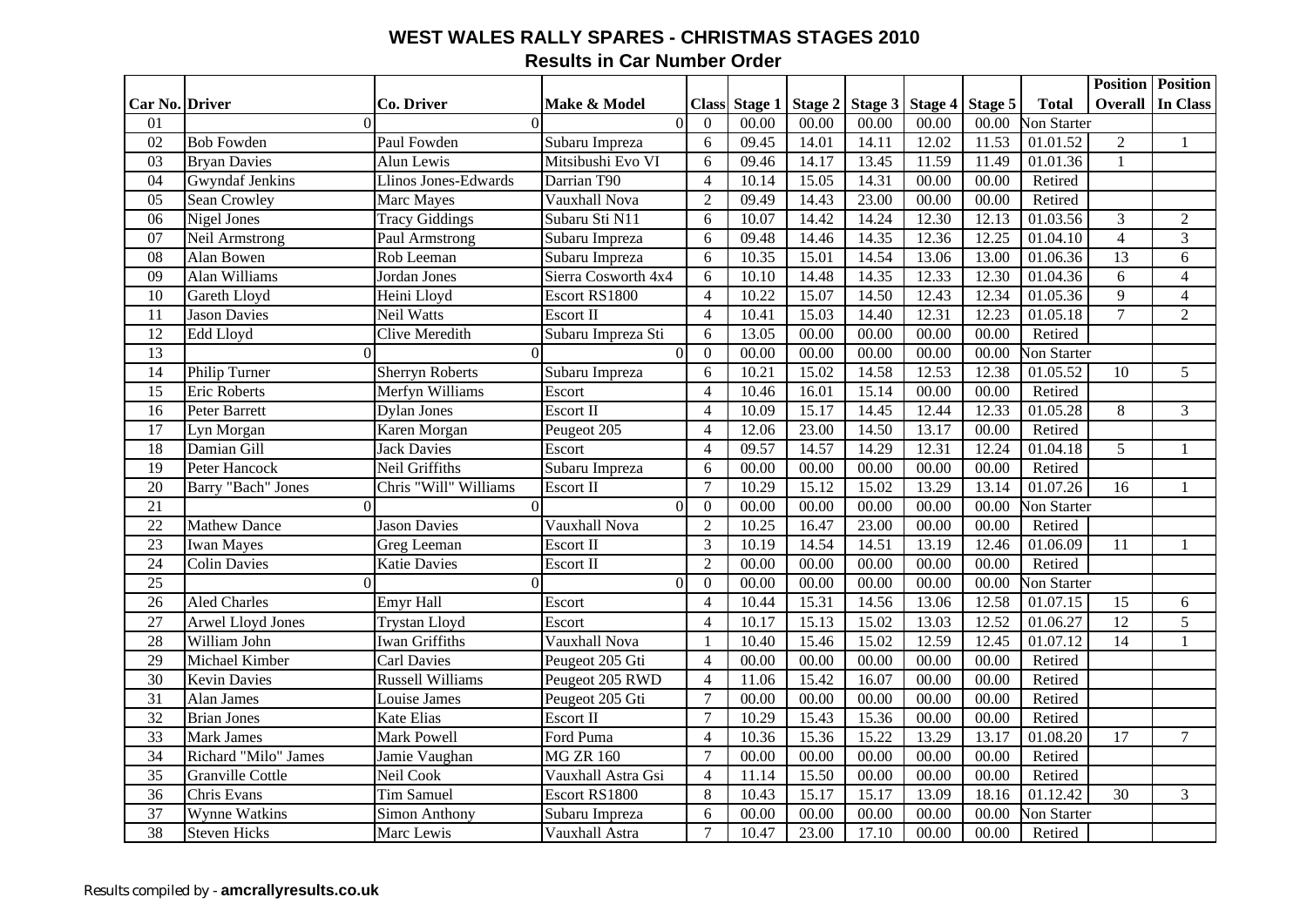#### **WEST WALES RALLY SPARES - CHRISTMAS STAGES 2010 Results in Car Number Order**

|                 |                      |                          |                       |                |               |       |                                       |       |       |                       |                 | <b>Position Position</b> |
|-----------------|----------------------|--------------------------|-----------------------|----------------|---------------|-------|---------------------------------------|-------|-------|-----------------------|-----------------|--------------------------|
| Car No. Driver  |                      | <b>Co. Driver</b>        | Make & Model          |                | Class Stage 1 |       | Stage 2   Stage 3   Stage 4   Stage 5 |       |       | <b>Total</b>          | <b>Overall</b>  | In Class                 |
| 39              | Mike Jones           | Robin "Relic" Moses      | Subaru Impreza RA     | 6              | 10.48         | 15.51 | 15.41                                 | 13.28 | 13.06 | 01.08.54              | 19              | 7                        |
| 40              | <b>Gareth Evans</b>  | Aled "Cacen" Evans       | Peugeot 206           | $\overline{2}$ | 11.38         | 15.41 | 15.36                                 | 13.24 | 13.12 | 01.09.31              | $\overline{22}$ | $\overline{2}$           |
| 41              | $\Omega$             |                          | $\overline{0}$        | $\overline{0}$ | 00.00         | 00.00 | 00.00                                 | 00.00 | 00.00 | <b>Non Starter</b>    |                 |                          |
| 42              | Gareth "Kipsy" Reed  | Marc "DD" Clatworthy     | <b>Escort I</b>       | $\overline{4}$ | 10.53         | 16.06 | 15.41                                 | 13.36 | 13.27 | 01.09.43              | 23              | 8                        |
| 43              | <b>Andrew Bowen</b>  | Paul Jenkins             | Peugeot 205           | $\overline{2}$ | 11.28         | 16.22 | 18.15                                 | 00.00 | 00.00 | Retired               |                 |                          |
| 44              | $\Omega$             | $\Omega$                 | $\overline{0}$        | $\Omega$       | 00.00         | 00.00 | 00.00                                 | 00.00 | 00.00 | <b>Non Starter</b>    |                 |                          |
| 45              | $\Omega$             |                          | $\overline{0}$        | $\theta$       | 00.00         | 00.00 | 00.00                                 | 00.00 | 00.00 | <b>Non Starter</b>    |                 |                          |
| 46              | Darren Draper        | <b>Steve Roderick</b>    | Escort                | 2              | 00.00         | 00.00 | 00.00                                 | 00.00 | 00.00 | Retired               |                 |                          |
| 47              | <b>Mark Jones</b>    | <b>Shaun Davies</b>      | Escort II             | $\overline{7}$ | 10.53         | 15.27 | 15.32                                 | 13.37 | 13.30 | 01.08.59              | 20              | $\overline{2}$           |
| 48              | $\Omega$             | 0                        | $\Omega$              | $\Omega$       | 00.00         | 00.00 | 00.00                                 | 00.00 | 00.00 | <b>Non Starter</b>    |                 |                          |
| 49              | $\Omega$             | $\Omega$                 | $\Omega$              | $\overline{0}$ | 00.00         | 00.00 | 00.00                                 | 00.00 | 00.00 | <b>Non Starter</b>    |                 |                          |
| 50              | Peter Williams       | Will Rogers              | <b>Escort II</b>      | 8              | 11.23         | 15.42 | 15.42                                 | 13.46 | 13.34 | 01.10.07              | 24              | $\overline{2}$           |
| 51              | Cathy Williams       | <b>Angharad Williams</b> | Escort II             | 8              | 10.49         | 15.46 | 15.16                                 | 13.33 | 13.16 | 01.08.40              | 18              |                          |
| $\overline{52}$ | <b>Jason Thomas</b>  | Owen Rose                | Vauxhall Nova         | $\overline{7}$ | 00.00         | 00.00 | 00.00                                 | 00.00 | 00.00 | Retired               |                 |                          |
| $\overline{53}$ |                      |                          | $\overline{0}$        | $\overline{0}$ | 00.00         | 00.00 | 00.00                                 | 00.00 | 00.00 | <b>Non Starter</b>    |                 |                          |
| 54              | David Ward           | Paul Griffiths           | Toyota Celica GT4     | 6              | 00.00         | 00.00 | 00.00                                 | 00.00 | 00.00 | Retired               |                 |                          |
| $\overline{55}$ | <b>Thomas Lloyd</b>  | Paula Williams           | Peugeot 205           | $\overline{2}$ | 10.50         | 20.02 | 16.00                                 | 14.04 | 13.56 | 01.14.52              | $\overline{33}$ | 3                        |
| $\overline{56}$ | <b>Eurig Howells</b> | <b>Arfon Griffiths</b>   | <b>Talbot Sunbeam</b> | $\overline{2}$ | 11.02         | 15.48 | 15.44                                 | 13.20 | 13.34 | 01.09.28              | 21              |                          |
| $\overline{57}$ | Ernie Beamish        | <b>Matthew Beamish</b>   | <b>Escort Sport</b>   | $\mathbf{1}$   | 00.00         | 00.00 | 00.00                                 | 00.00 | 00.00 | Retired               |                 |                          |
| $\overline{58}$ | <b>Steve Hopkins</b> | Rebecca Evans            | Vauxhall Nova         | $\overline{7}$ | 11.29         | 16.42 | 16.12                                 | 13.53 | 13.42 | 01.11.58              | 29              | $\overline{4}$           |
| 59              | Dale Clatworthy      | <b>Matthew Tucker</b>    | Nissan Micra          |                | 11.16         | 16.15 | 15.54                                 | 14.03 | 13.51 | 01.11.19              | 26              | $\overline{2}$           |
| 60              | <b>Cerith Davies</b> | Matthew Wood-Griffiths   | Escort II             | $\overline{7}$ |               | 00.00 | 00.00                                 | 00.00 | 00.00 | Retired               |                 |                          |
| 61              | <b>Mark Hatton</b>   | <b>Allan Hatton</b>      | <b>Renault Clio</b>   | $\overline{4}$ | 00.00         | 00.00 | 00.00                                 | 00.00 | 00.00 | Retired               |                 |                          |
| $\overline{62}$ | Len Giles            | Lee Deverell             | Peugeot 205           | $\tau$         | 10.45         | 16.18 | 00.00                                 | 00.00 | 00.00 | Retired               |                 |                          |
| 63              | Mike Pugsley         | <b>Helen Pugsley</b>     | Escort RS2000         | 3              | 11.00         | 16.25 | 16.03                                 | 13.55 | 14.09 | $01.1\overline{1.32}$ | $\overline{27}$ | $\overline{2}$           |
| 64              | <b>James Watkins</b> | Chris Evans              | Nissan Micra          |                | 11.43         | 17.22 | 16.58                                 | 14.48 | 14.39 | 01.15.30              | 34              | 3                        |
| 65              | <b>Ricky Pearce</b>  | <b>Richard Williams</b>  | Peugeot 205           | $\overline{7}$ | 11.10         | 16.12 | 15.51                                 | 13.37 | 13.24 | 01.10.14              | $\overline{25}$ | 3                        |
| 66              | Neil Griffiths       | William Butler-Jenkins   | Peugeot 205           | $\overline{7}$ | 11.58         | 16.55 | 16.39                                 | 14.41 | 14.18 | 01.14.31              | 32              | 6                        |
| 67              | <b>Hywel Greves</b>  | James Wicks              | Vauxhall Chevette     | $\overline{7}$ | 11.22         | 16.21 | 23.00                                 | 21.00 | 21.00 | 01.32.43              | 36              | $\overline{7}$           |
| 68              | $\Omega$             |                          | $\overline{0}$        | $\overline{0}$ | 00.00         | 00.00 | 00.00                                 | 00.00 | 00.00 | <b>Non Starter</b>    |                 |                          |
| 69              | <b>Griff Powell</b>  | Ceri Jones               | <b>VW</b> Golf        | $\overline{4}$ | 11.22         | 16.24 | 16.09                                 | 14.00 | 13.50 | 01.11.45              | $\overline{28}$ | 9                        |
| 70              | Seyyan John          | <b>Barry John</b>        | Subaru Impreza Sport  | 6              | 12.19         | 17.36 | 17.26                                 | 14.48 | 15.32 | 01.17.41              | 35              | $8\,$                    |
| 71              | Lee James            | <b>John Hawkins</b>      | <b>Opel Kadette</b>   | $\overline{7}$ | 11.38         | 16.36 | 16.35                                 | 14.12 | 13.42 | 01.12.43              | 31              | $\overline{5}$           |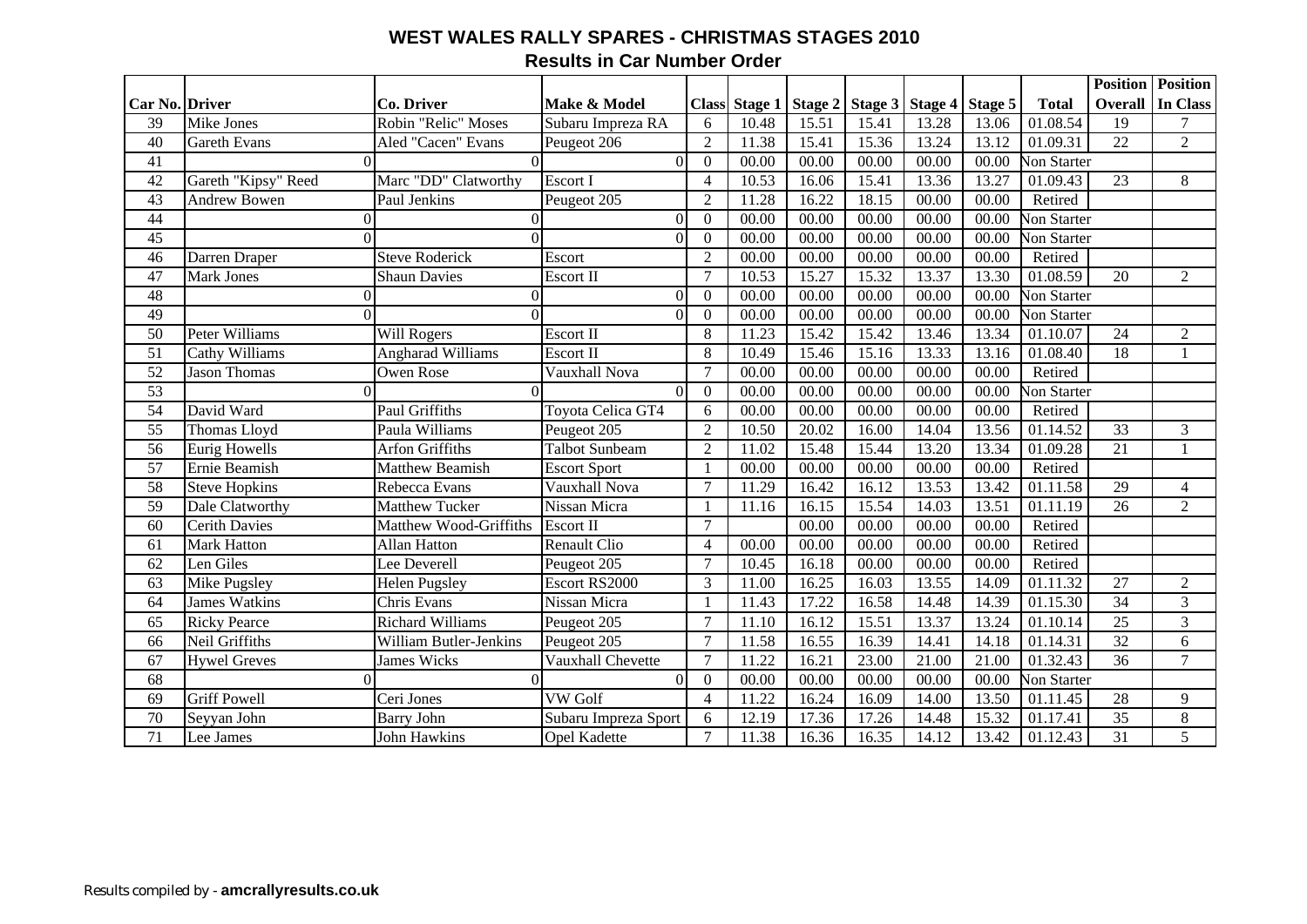## **WEST WALES RALLY SPARES - CHRISTMAS STAGES 2010 CLASS RESULTS**

|                       |                 |                        |                     |              |               | <b>Position</b> | <b>Position In</b> |
|-----------------------|-----------------|------------------------|---------------------|--------------|---------------|-----------------|--------------------|
| <b>Car No. Driver</b> |                 | <b>Co. Driver</b>      | Make & Model        | <b>Class</b> | <b>T</b> otal | <b>Overall</b>  | <b>Class</b>       |
| 28                    | William John    | Iwan Griffiths         | Vauxhall Nova       |              | 01.07.12      | 14              |                    |
| 59                    | Dale Clatworthy | <b>Matthew Tucker</b>  | Nissan Micra        |              | 01.11.19      | 26              |                    |
| 64                    | James Watkins   | Chris Evans            | Nissan Micra        |              | 01.15.30      | 34              |                    |
| 57                    | Ernie Beamish   | <b>Matthew Beamish</b> | <b>Escort Sport</b> |              | Retired       |                 |                    |

|                       |                     |                        |                       |              |              | <b>Position</b> | <b>Position In</b> |
|-----------------------|---------------------|------------------------|-----------------------|--------------|--------------|-----------------|--------------------|
| <b>Car No. Driver</b> |                     | Co. Driver             | Make & Model          | <b>Class</b> | <b>Total</b> | <b>Overall</b>  | <b>Class</b>       |
| 56                    | Eurig Howells       | <b>Arfon Griffiths</b> | <b>Talbot Sunbeam</b> | 2            | 01.09.28     | 21              |                    |
| 40                    | <b>Gareth Evans</b> | Aled "Cacen" Evans     | Peugeot 206           | 2            | 01.09.31     | 22              |                    |
| 55                    | Thomas Lloyd        | Paula Williams         | Peugeot 205           | ↑            | 01.14.52     | 33              |                    |
| 05                    | Sean Crowley        | Marc Mayes             | Vauxhall Nova         | 2            | Retired      |                 |                    |
| 22                    | <b>Mathew Dance</b> | <b>Jason Davies</b>    | Vauxhall Nova         | $\gamma$     | Retired      |                 |                    |
| 24                    | <b>Colin Davies</b> | <b>Katie Davies</b>    | <b>Escort II</b>      | 2            | Retired      |                 |                    |
| 43                    | <b>Andrew Bowen</b> | Paul Jenkins           | Peugeot 205           | 2            | Retired      |                 |                    |
| 46                    | Darren Draper       | <b>Steve Roderick</b>  | Escort                | ↑            | Retired      |                 |                    |

|                       |                   |                   |                  |              |          | <b>Position</b> | <b>Position In</b> |
|-----------------------|-------------------|-------------------|------------------|--------------|----------|-----------------|--------------------|
| <b>Car No. Driver</b> |                   | <b>Co. Driver</b> | Make & Model     | <b>Class</b> | Total    | <b>Overall</b>  | Class              |
| 23                    | <b>Iwan Mayes</b> | Greg Leeman       | <b>Escort II</b> |              | 01.06.09 |                 |                    |
| 63                    | Mike Pugsley      | Helen Pugsley     | Escort RS2000    |              | 01.11.32 | ^7<br><u>.</u>  |                    |

|                       |                     |                                  |                    |              |              | <b>Position</b> | <b>Position In</b> |
|-----------------------|---------------------|----------------------------------|--------------------|--------------|--------------|-----------------|--------------------|
| <b>Car No. Driver</b> |                     | Co. Driver                       | Make & Model       | <b>Class</b> | <b>Total</b> | Overall         | <b>Class</b>       |
| 18                    | Damian Gill         | Jack Davies                      | Escort             | 4            | 01.04.18     | 5.              |                    |
| 11                    | <b>Jason Davies</b> | Neil Watts                       | Escort II          | 4            | 01.05.18     | 7               | 2                  |
| 16                    | Peter Barrett       | Dylan Jones                      | Escort II          | 4            | 01.05.28     | 8               | 3                  |
| 10                    | Gareth Lloyd        | Heini Lloyd                      | Escort RS1800      | 4            | 01.05.36     | 9               | 4                  |
| 27                    | Arwel Lloyd Jones   | <b>Trystan Lloyd</b>             | Escort             | 4            | 01.06.27     | 12              | 5                  |
| 26                    | <b>Aled Charles</b> | Emyr Hall                        | Escort             | 4            | 01.07.15     | 15              | 6                  |
| 33                    | <b>Mark James</b>   | <b>Mark Powell</b>               | Ford Puma          | 4            | 01.08.20     | 17              | 7                  |
| 42                    | Gareth "Kipsy" Reed | Marc "DD" Clatworth Escort I     |                    | 4            | 01.09.43     | 23              | 8                  |
| 69                    | <b>Griff Powell</b> | Ceri Jones                       | VW Golf            | 4            | 01.11.45     | 28              | 9                  |
| 04                    | Gwyndaf Jenkins     | Llinos Jones-Edwards Darrian T90 |                    | 4            | Retired      |                 |                    |
| 15                    | Eric Roberts        | Merfyn Williams                  | Escort             | 4            | Retired      |                 |                    |
| 17                    | Lyn Morgan          | Karen Morgan                     | Peugeot 205        | 4            | Retired      |                 |                    |
| 29                    | Michael Kimber      | <b>Carl Davies</b>               | Peugeot 205 Gti    | 4            | Retired      |                 |                    |
| 30                    | <b>Kevin Davies</b> | <b>Russell Williams</b>          | Peugeot 205 RWD    | 4            | Retired      |                 |                    |
| 35                    | Granville Cottle    | Neil Cook                        | Vauxhall Astra Gsi | 4            | Retired      |                 |                    |
| 61                    | Mark Hatton         | Allan Hatton                     | Renault Clio       | 4            | Retired      |                 |                    |

|                       |                     |                                       |                      |              |              | <b>Position</b> | <b>Position In</b> |
|-----------------------|---------------------|---------------------------------------|----------------------|--------------|--------------|-----------------|--------------------|
| <b>Car No. Driver</b> |                     | Co. Driver                            | Make & Model         | <b>Class</b> | <b>Total</b> | <b>Overall</b>  | <b>Class</b>       |
| 03                    | <b>Bryan Davies</b> | Alun Lewis                            | Mitsibushi Evo VI    | 6            | 01.01.36     |                 |                    |
| 02                    | <b>Bob Fowden</b>   | Paul Fowden                           | Subaru Impreza       | 6            | 01.01.52     | 2               |                    |
| 06                    | Nigel Jones         | <b>Tracy Giddings</b>                 | Subaru Sti N11       | 6            | 01.03.56     | 3               | 2                  |
| 07                    | Neil Armstrong      | Paul Armstrong                        | Subaru Impreza       | 6            | 01.04.10     | 4               | 3                  |
| 09                    | Alan Williams       | Jordan Jones                          | Sierra Cosworth 4x4  | 6            | 01.04.36     | 6               | 4                  |
| 14                    | Philip Turner       | <b>Sherryn Roberts</b>                | Subaru Impreza       | 6            | 01.05.52     | 10              |                    |
| 08                    | Alan Bowen          | Rob Leeman                            | Subaru Impreza       | 6            | 01.06.36     | 13              | 6                  |
| 39                    | Mike Jones          | Robin "Relic" Moses Subaru Impreza RA |                      | 6            | 01.08.54     | 19              |                    |
| 70                    | Seyyan John         | Barry John                            | Subaru Impreza Sport | 6            | 01.17.41     | 35              | 8                  |
| 37                    | Wynne Watkins       | Simon Anthony                         | Subaru Impreza       | 6            | Non Starter  |                 |                    |
| 12                    | Edd Lloyd           | Clive Meredith                        | Subaru Impreza Sti   | 6            | Retired      |                 |                    |
| 19                    | Peter Hancock       | Neil Griffiths                        | Subaru Impreza       | 6            | Retired      |                 |                    |
| 54                    | David Ward          | Paul Griffiths                        | Toyota Celica GT4    | 6            | Retired      |                 |                    |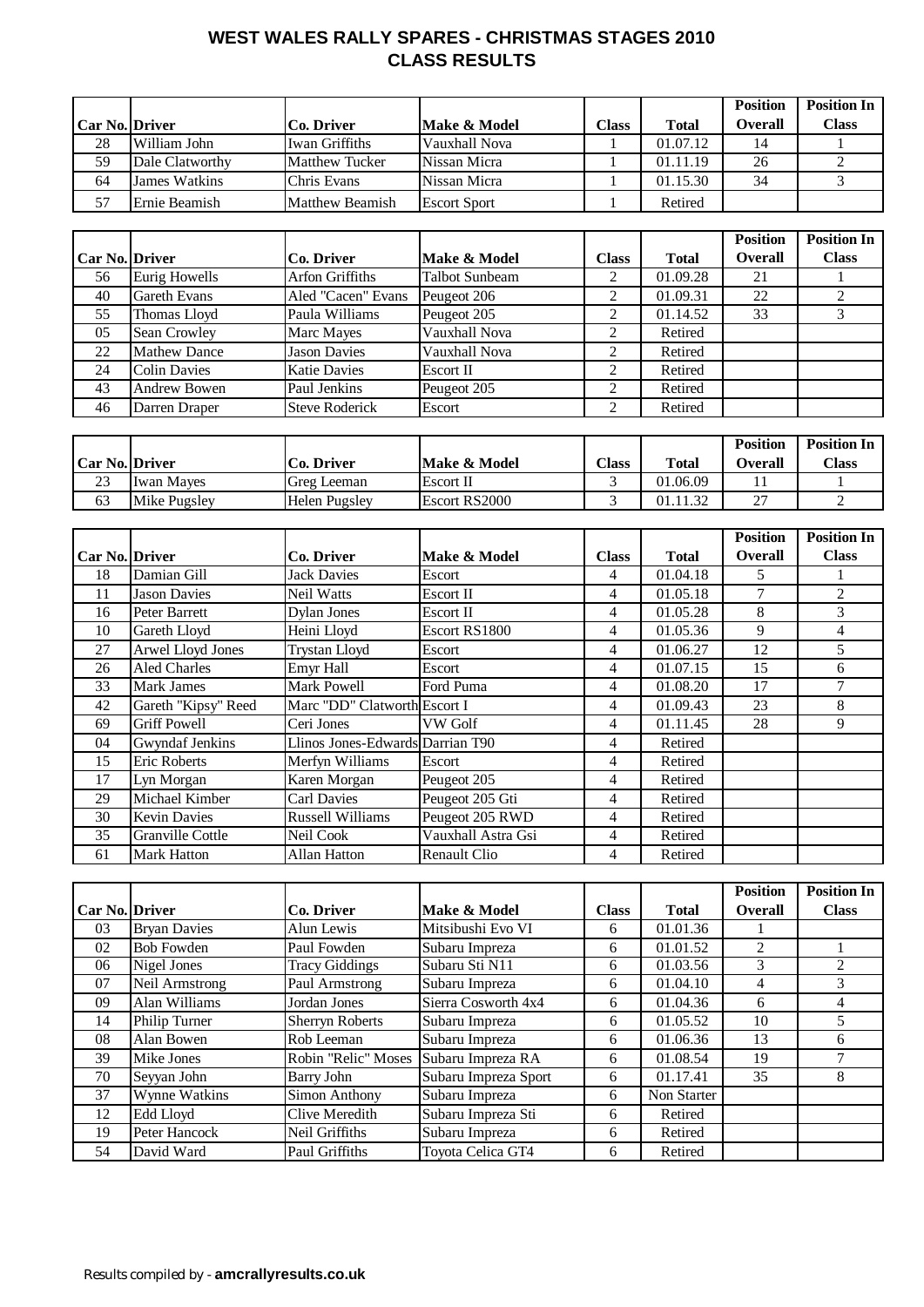### **WEST WALES RALLY SPARES - CHRISTMAS STAGES 2010 CLASS RESULTS**

|                       |                      |                                   |                     |              |              | <b>Position</b> | <b>Position In</b> |
|-----------------------|----------------------|-----------------------------------|---------------------|--------------|--------------|-----------------|--------------------|
| <b>Car No. Driver</b> |                      | Co. Driver                        | Make & Model        | <b>Class</b> | <b>Total</b> | <b>Overall</b>  | <b>Class</b>       |
| 20                    | Barry "Bach" Jones   | Chris "Will" Williams Escort II   |                     |              | 01.07.26     | 16              |                    |
| 47                    | Mark Jones           | <b>Shaun Davies</b>               | Escort II           |              | 01.08.59     | 20              | 2                  |
| 65                    | <b>Ricky Pearce</b>  | <b>Richard Williams</b>           | Peugeot 205         | 7            | 01.10.14     | 25              | 3                  |
| 58                    | <b>Steve Hopkins</b> | Rebecca Evans                     | Vauxhall Nova       | 7            | 01.11.58     | 29              | 4                  |
| 71                    | Lee James            | <b>John Hawkins</b>               | <b>Opel Kadette</b> | 7            | 01.12.43     | 31              | 5                  |
| 66                    | Neil Griffiths       | William Butler-Jenkin Peugeot 205 |                     | 7            | 01.14.31     | 32              | 6                  |
| 67                    | <b>Hywel Greves</b>  | <b>James Wicks</b>                | Vauxhall Chevette   | 7            | 01.32.43     | 36              | 7                  |
| 31                    | Alan James           | Louise James                      | Peugeot 205 Gti     | 7            | Retired      |                 |                    |
| 32                    | <b>Brian Jones</b>   | Kate Elias                        | Escort II           | 7            | Retired      |                 |                    |
| 34                    | Richard "Milo" James | Jamie Vaughan                     | <b>MG ZR 160</b>    | 7            | Retired      |                 |                    |
| 38                    | <b>Steven Hicks</b>  | Marc Lewis                        | Vauxhall Astra      | 7            | Retired      |                 |                    |
| 52                    | Jason Thomas         | Owen Rose                         | Vauxhall Nova       | 7            | Retired      |                 |                    |
| 60                    | <b>Cerith Davies</b> | Matthew Wood-Griffi Escort II     |                     |              | Retired      |                 |                    |
| 62                    | Len Giles            | Lee Deverell                      | Peugeot 205         | 7            | Retired      |                 |                    |

|                       |                |                          |                  |                |          | <b>Position</b> | <b>Position In</b> |
|-----------------------|----------------|--------------------------|------------------|----------------|----------|-----------------|--------------------|
| <b>Car No. Driver</b> |                | Co. Driver               | Make & Model     | $\text{Class}$ | Total    | Overall         | Class              |
| 51                    | Cathy Williams | <b>Angharad Williams</b> | <b>Escort II</b> |                | 01.08.40 | 18              |                    |
| 50                    | Peter Williams | <b>Will Rogers</b>       | Escort II        |                | 01.10.07 | 24              |                    |
| 36                    | Chris Evans    | <b>Tim Samuel</b>        | Escort RS1800    |                | 01.12.42 | 30              |                    |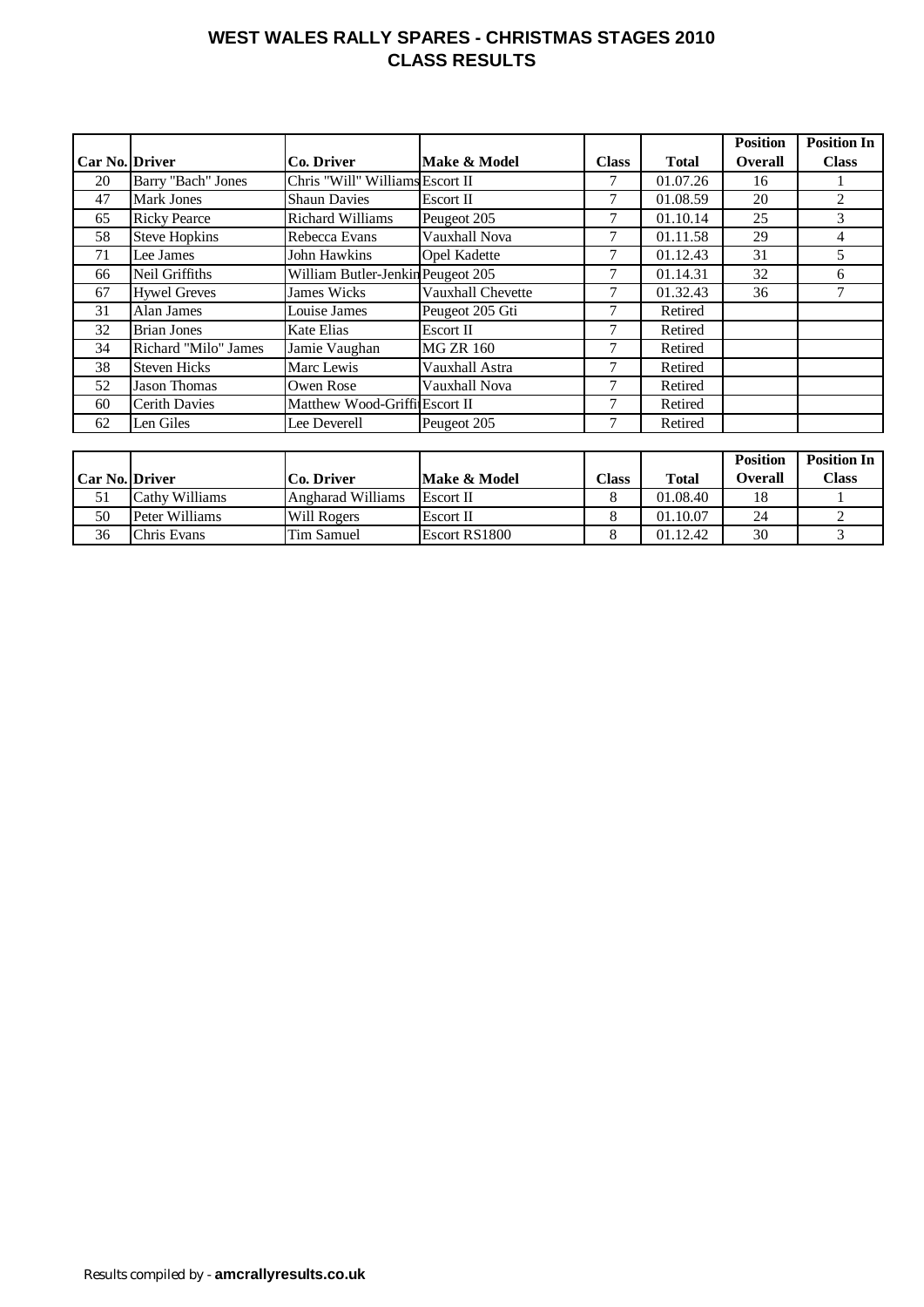### **WEST WALES RALLY SPARES CHRISTMAS STAGES 2010 TOP TEN STAGE TIMES**

| Car No. | <b>Stage 1</b> | Car No. | <b>Stage 2</b> |
|---------|----------------|---------|----------------|
| 02      | 09.45          | 02      | 14.01          |
| 03      | 09.46          | 03      | 14.17          |
| 07      | 09.48          | 06      | 14.42          |
| 05      | 09.49          | 05      | 14.43          |
| 18      | 09.57          | 07      | 14.46          |
| 06      | 10.07          | 09      | 14.48          |
| 16      | 10.09          | 23      | 14.54          |
| 09      | 10.10          | 18      | 14.57          |
| 04      | 10.14          | 08      | 15.01          |
| 27      | 10.17          | 14      | 15.02          |

| Car No. | Stage 3 | Car No. | <b>Stage 4</b> |
|---------|---------|---------|----------------|
| 03      | 13.45   | 03      | 11.59          |
| 02      | 14.11   | 02      | 12.02          |
| 06      | 14.24   | 06      | 12.30          |
| 04      | 14.31   | 18      | 12.31          |
| 07      | 14.35   | 11      | 12.31          |
| 09      | 14.35   | 09      | 12.33          |
| 11      | 14.40   | 07      | 12.36          |
| 16      | 14.45   | 10      | 12.43          |
| 10      | 14.50   | 16      | 12.44          |
| 17      | 14.50   | 14      | 12.53          |

| r No. | <b>Stage 1</b> | Car No. | <b>Stage 2</b> |
|-------|----------------|---------|----------------|
| 02    | 09.45          | 02      | 14.01          |
| 03    | 09.46          | 03      | 14.17          |
| 07    | 09.48          | 06      | 14.42          |
| 05    | 09.49          | 05      | 14.43          |
| 18    | 09.57          | 07      | 14.46          |
| 06    | 10.07          | 09      | 14.48          |
| 16    | 10.09          | 23      | 14.54          |
| 09    | 10.10          | 18      | 14.57          |
| 04    | 10.14          | 08      | 15.01          |
| 27    | 10.17          | 14      | 15.02          |

| r No. | Stage 3 | Car No. | <b>Stage 4</b> |
|-------|---------|---------|----------------|
| 03    | 13.45   | 03      | 11.59          |
| 02    | 14.11   | 02      | 12.02          |
| 06    | 14.24   | 06      | 12.30          |
| 04    | 14.31   | 18      | 12.31          |
| 07    | 14.35   | 11      | 12.31          |
| 09    | 14.35   | 09      | 12.33          |
| 11    | 14.40   | 07      | 12.36          |
| 16    | 14.45   | 10      | 12.43          |
| 10    | 14.50   | 16      | 12.44          |
| 17    | 14.50   | 14      | 12.53          |

| Car No. | <b>Stage 5</b> |
|---------|----------------|
| 03      | 11.49          |
| 02      | 11.53          |
| 06      | 12.13          |
| 11      | 12.23          |
| 18      | 12.24          |
| 07      | 12.25          |
| 09      | 12.30          |
| 16      | 12.33          |
| 10      | 12.34          |
| 14      | 12.38          |